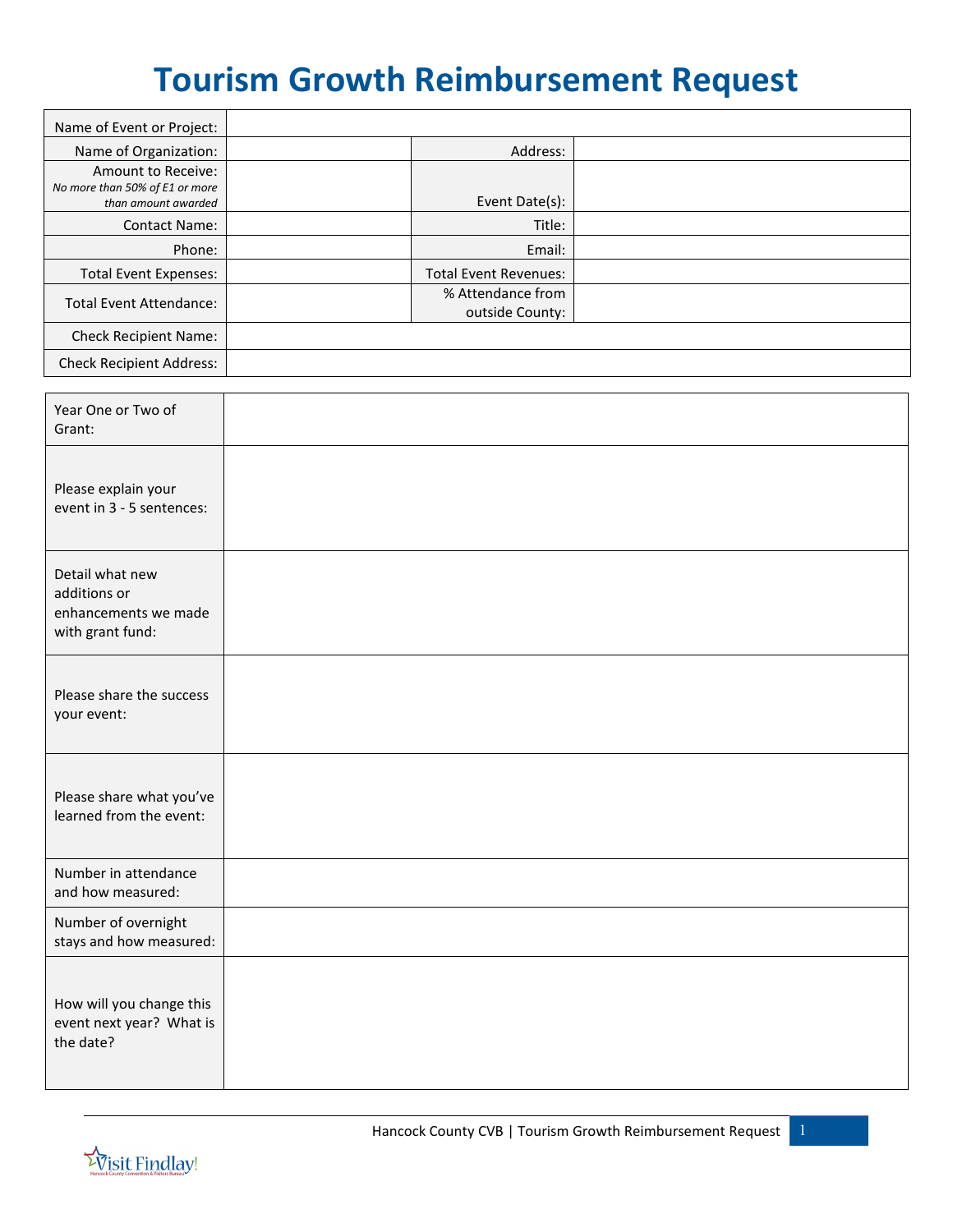# **Tourism Growth Program Budget**

### **Revenue**

This section is to provide information about what funding has was secured for the event, and revenues. Use additional pages, and attach ledgers if necessary.

(R1) **Event income from sales \$\_\_\_\_\_\_\_\_\_\_\_\_\_\_\_\_\_\_**

*Any income from ticket, advertising or exhibitor spots, etc.* 

| Name of sponsor or donor                      |                                                                                                                      | <b>Amount of donation</b>                                                                                                                                                                                                                                                                                                                                                                                                                                                                                                                                                                                                                                                                                                                     |
|-----------------------------------------------|----------------------------------------------------------------------------------------------------------------------|-----------------------------------------------------------------------------------------------------------------------------------------------------------------------------------------------------------------------------------------------------------------------------------------------------------------------------------------------------------------------------------------------------------------------------------------------------------------------------------------------------------------------------------------------------------------------------------------------------------------------------------------------------------------------------------------------------------------------------------------------|
| 1.                                            |                                                                                                                      | $\begin{array}{ccccccccccccc}\n\texttt{S} & \texttt{p} & \texttt{p} & \texttt{p} & \texttt{p} & \texttt{p} & \texttt{p} & \texttt{p} & \texttt{p} & \texttt{p} & \texttt{p} & \texttt{p} & \texttt{p} & \texttt{p} & \texttt{p} & \texttt{p} & \texttt{p} & \texttt{p} & \texttt{p} & \texttt{p} & \texttt{p} & \texttt{p} & \texttt{p} & \texttt{p} & \texttt{p} & \texttt{p} & \texttt{p} & \texttt{p} & \texttt{p} & \texttt{p}$                                                                                                                                                                                                                                                                                                           |
| 2.                                            |                                                                                                                      | $\begin{array}{c} \n \uparrow \quad \quad \quad \downarrow \quad \quad \quad \quad \uparrow \quad \quad \quad \quad \quad \downarrow \quad \quad \quad \downarrow \quad \quad \downarrow \quad \quad \downarrow \quad \quad \downarrow \quad \quad \downarrow \quad \quad \downarrow \quad \quad \downarrow \quad \quad \downarrow \quad \quad \downarrow \quad \quad \downarrow \quad \downarrow \quad \downarrow \quad \downarrow \quad \downarrow \quad \downarrow \quad \downarrow \quad \downarrow \quad \downarrow \quad \downarrow \quad \downarrow \quad \downarrow \quad \downarrow \quad \downarrow \quad \downarrow \quad \downarrow \quad \downarrow \quad \downarrow \quad \downarrow \quad \downarrow \quad \downarrow \quad \$ |
| 3.                                            |                                                                                                                      | $\frac{1}{2}$                                                                                                                                                                                                                                                                                                                                                                                                                                                                                                                                                                                                                                                                                                                                 |
| 4.                                            |                                                                                                                      | $\begin{array}{c} \n \uparrow \text{S} \quad \text{S} \quad \text{S} \quad \text{S} \quad \text{S} \quad \text{S} \quad \text{S} \quad \text{S} \quad \text{S} \quad \text{S} \quad \text{S} \quad \text{S} \quad \text{S} \quad \text{S} \quad \text{S} \quad \text{S} \quad \text{S} \quad \text{S} \quad \text{S} \quad \text{S} \quad \text{S} \quad \text{S} \quad \text{S} \quad \text{S} \quad \text{S} \quad \text{S} \quad \text{S} \quad \text{S} \quad \text{S} \quad \text{S}$                                                                                                                                                                                                                                                    |
| 5.                                            |                                                                                                                      | $\frac{1}{\sqrt{2}}$                                                                                                                                                                                                                                                                                                                                                                                                                                                                                                                                                                                                                                                                                                                          |
| 6.                                            |                                                                                                                      | $\uparrow$                                                                                                                                                                                                                                                                                                                                                                                                                                                                                                                                                                                                                                                                                                                                    |
| 7.                                            | <u> 1980 - Johann Barn, mars ann an t-Amhain Aonaich an t-Aonaich an t-Aonaich ann an t-Aonaich ann an t-Aonaich</u> | $\frac{1}{2}$                                                                                                                                                                                                                                                                                                                                                                                                                                                                                                                                                                                                                                                                                                                                 |
| 8.                                            |                                                                                                                      | $\frac{1}{2}$                                                                                                                                                                                                                                                                                                                                                                                                                                                                                                                                                                                                                                                                                                                                 |
|                                               | (R2) Total sponsorship and donations:                                                                                |                                                                                                                                                                                                                                                                                                                                                                                                                                                                                                                                                                                                                                                                                                                                               |
|                                               |                                                                                                                      |                                                                                                                                                                                                                                                                                                                                                                                                                                                                                                                                                                                                                                                                                                                                               |
| Total Income before CVB Grant (Add R1 and R2) |                                                                                                                      | \$                                                                                                                                                                                                                                                                                                                                                                                                                                                                                                                                                                                                                                                                                                                                            |
|                                               |                                                                                                                      |                                                                                                                                                                                                                                                                                                                                                                                                                                                                                                                                                                                                                                                                                                                                               |

- (R4) **Amount Requested from CVB \$**\_\_\_\_\_\_\_\_\_\_\_\_\_\_\_\_\_\_
- (R5) **Total Revenue** *(Add R3 and R4)* **\$**\_\_\_\_\_\_\_\_\_\_\_\_\_



**=**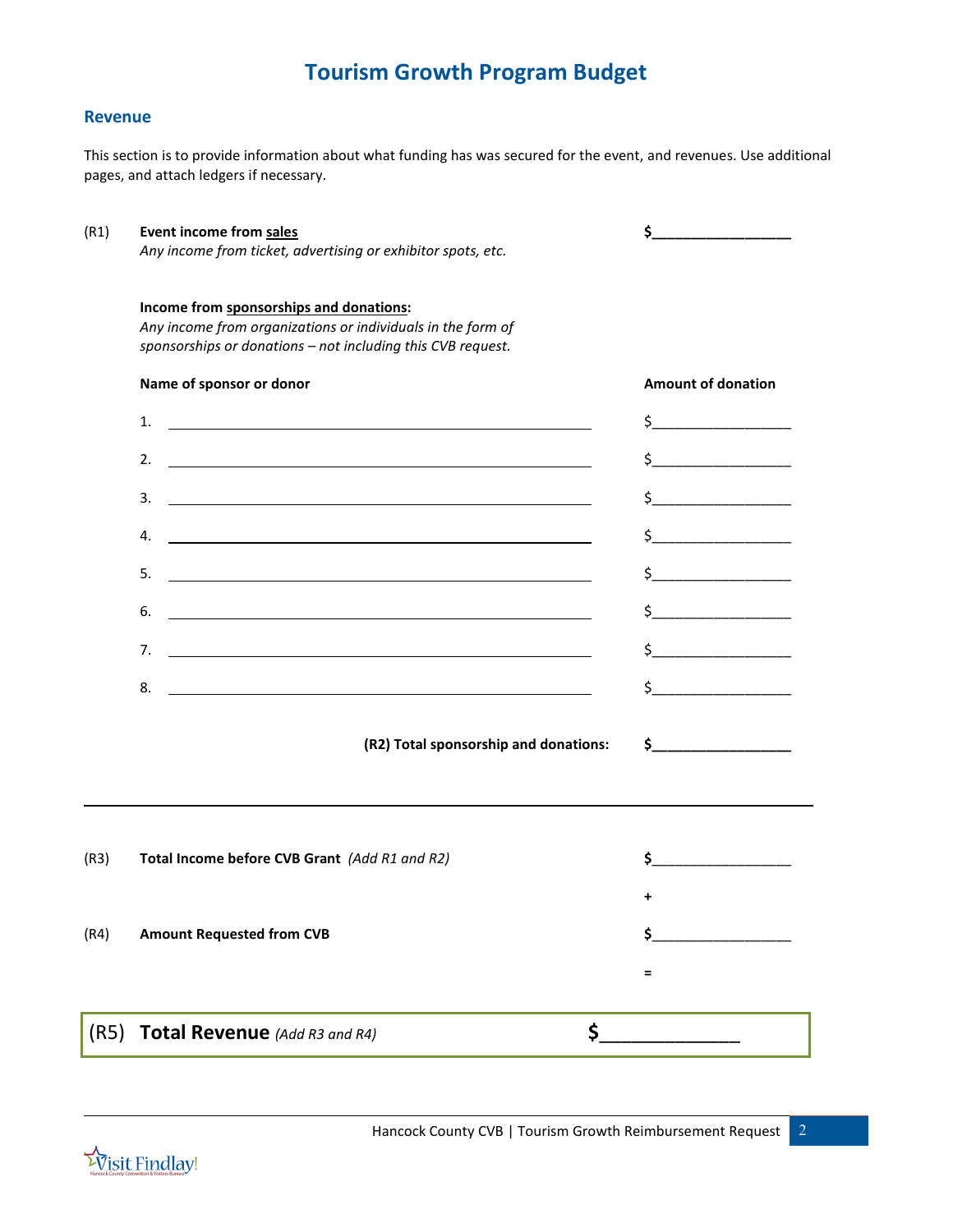# **Expenses**

This section is to provide information about how funds were spent. It should list only funds related to this particular addition or enhancement. Funding may not be used for administrative fees or salaries, alcohol or alcohol permits, raffle items, or prize money. Do not include marketing expenses if Co Op Advertising Grant was received. Matching funds may be comprised of up to 50% in-kind donations (at least 50% of the matching funds must be cash). Use additional pages, if necessary.

| Item Description: ((Include where receipt is from and what is was used for<br>i.e. John Smith, Speaker Fee)                 | Cost:                                                                                                                                                                                                                                                                                                               | In-Kind: |
|-----------------------------------------------------------------------------------------------------------------------------|---------------------------------------------------------------------------------------------------------------------------------------------------------------------------------------------------------------------------------------------------------------------------------------------------------------------|----------|
| <u> 1989 - Andrea Stadt Britain, amerikansk politik (</u><br>1.                                                             | $\frac{1}{2}$ $\frac{1}{2}$ $\frac{1}{2}$ $\frac{1}{2}$ $\frac{1}{2}$ $\frac{1}{2}$ $\frac{1}{2}$ $\frac{1}{2}$ $\frac{1}{2}$ $\frac{1}{2}$ $\frac{1}{2}$ $\frac{1}{2}$ $\frac{1}{2}$ $\frac{1}{2}$ $\frac{1}{2}$ $\frac{1}{2}$ $\frac{1}{2}$ $\frac{1}{2}$ $\frac{1}{2}$ $\frac{1}{2}$ $\frac{1}{2}$ $\frac{1}{2}$ |          |
| 2.                                                                                                                          | $\frac{1}{2}$ , and the contract of the contract of the contract of the contract of the contract of the contract of the contract of the contract of the contract of the contract of the contract of the contract of the contract                                                                                    |          |
| 3.<br><u> 1989 - Johann Stoff, deutscher Stoff, der Stoff, der Stoff, der Stoff, der Stoff, der Stoff, der Stoff, der S</u> | $\frac{1}{2}$ $\frac{1}{2}$ $\frac{1}{2}$ $\frac{1}{2}$ $\frac{1}{2}$ $\frac{1}{2}$ $\frac{1}{2}$ $\frac{1}{2}$ $\frac{1}{2}$ $\frac{1}{2}$ $\frac{1}{2}$ $\frac{1}{2}$ $\frac{1}{2}$ $\frac{1}{2}$ $\frac{1}{2}$ $\frac{1}{2}$ $\frac{1}{2}$ $\frac{1}{2}$ $\frac{1}{2}$ $\frac{1}{2}$ $\frac{1}{2}$ $\frac{1}{2}$ |          |
| 4.<br><u> 1990 - John Harry Harry Harry Harry Harry Harry Harry Harry Harry Harry Harry Harry Harry Harry Harry Harry H</u> | $\sim$ $\sim$                                                                                                                                                                                                                                                                                                       |          |
| 5.                                                                                                                          | $\frac{1}{2}$                                                                                                                                                                                                                                                                                                       |          |
| 6.                                                                                                                          | $\frac{1}{2}$ $\frac{1}{2}$ $\frac{1}{2}$ $\frac{1}{2}$ $\frac{1}{2}$ $\frac{1}{2}$ $\frac{1}{2}$ $\frac{1}{2}$ $\frac{1}{2}$ $\frac{1}{2}$ $\frac{1}{2}$ $\frac{1}{2}$ $\frac{1}{2}$ $\frac{1}{2}$ $\frac{1}{2}$ $\frac{1}{2}$ $\frac{1}{2}$ $\frac{1}{2}$ $\frac{1}{2}$ $\frac{1}{2}$ $\frac{1}{2}$ $\frac{1}{2}$ |          |
| 7.<br><u> 1989 - Johann Barbara, martin amerikan basar dan basa dan basa dan basa dan basa dan basa dan basa dan basa</u>   | $\begin{array}{ccccccccccccc} \xi & \text{---} & \text{---} & \text{---} & \text{---} & \end{array}$                                                                                                                                                                                                                |          |
| 8.<br><u> 1989 - Andrea Stadt Britain, amerikansk politiker (</u>                                                           |                                                                                                                                                                                                                                                                                                                     |          |
| 9.                                                                                                                          |                                                                                                                                                                                                                                                                                                                     |          |
| $10.$ $\qquad \qquad$                                                                                                       | $\ddot{\text{S}}$                                                                                                                                                                                                                                                                                                   |          |
|                                                                                                                             | $\frac{1}{2}$                                                                                                                                                                                                                                                                                                       |          |
| 12.                                                                                                                         | \$                                                                                                                                                                                                                                                                                                                  |          |
| $13. \_$                                                                                                                    | $\frac{1}{2}$ $\frac{1}{2}$ $\frac{1}{2}$ $\frac{1}{2}$ $\frac{1}{2}$ $\frac{1}{2}$ $\frac{1}{2}$ $\frac{1}{2}$ $\frac{1}{2}$ $\frac{1}{2}$ $\frac{1}{2}$ $\frac{1}{2}$ $\frac{1}{2}$ $\frac{1}{2}$ $\frac{1}{2}$ $\frac{1}{2}$ $\frac{1}{2}$ $\frac{1}{2}$ $\frac{1}{2}$ $\frac{1}{2}$ $\frac{1}{2}$ $\frac{1}{2}$ |          |
|                                                                                                                             | $\begin{array}{ccccccccccccc} \xi & \text{---} & \text{---} & \text{---} & \text{---} & \end{array}$                                                                                                                                                                                                                |          |
|                                                                                                                             | $\begin{array}{cccccccccc} \xi & \text{---} & \text{---} & \text{---} & \text{---} & \end{array}$                                                                                                                                                                                                                   |          |
| <b>Total Expenses</b><br>(E1)                                                                                               | $\mathsf{\$}$                                                                                                                                                                                                                                                                                                       |          |

**Reminder:** *This grant is for 50% matching funds. To receive the full amount of requested funds from the CVB, the Total Expense above must equal twice the amount requested.*